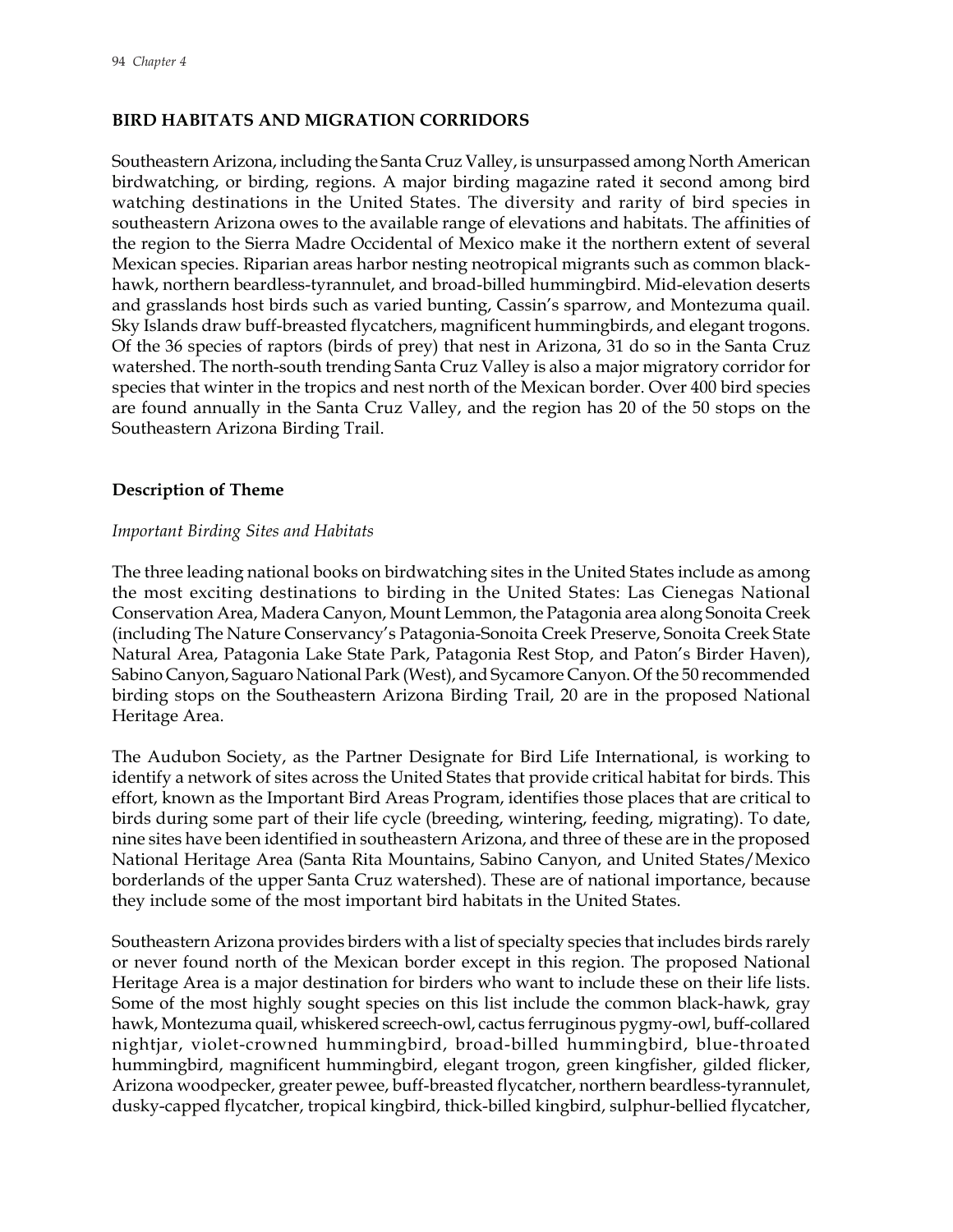rose-throated becard, Mexican jay, bridled titmouse, painted redstart, red-faced warbler, rufous-winged sparrow, and yellow-eyed junco.

#### *Migration Routes*

The Santa Cruz Valley is a major north-south riparian flyway for birds and bats. Migrations occur in spring (late March-mid May) and fall (September-November). About 200 bird species migrate in the spring, including most of the hummingbirds (16 species), the largest number in the nation. Migration occurs over a broad front. Apart from the main flyway, which consists of large tracts of connected riparian habitat, there are oases that represent desirable but disjunct habitat. These include, among others, Harshaw Creek, Sabino Canyon, Sonoita Creek, Tanque Verde Creek, Agua Caliente Creek, Madera Canyon, Cañada del Oro Wash, Gardner Canyon, and Potrero Wetlands (Las Lagunas). With its rich riparian areas, unique desert habitats, diverse canyons, and extensive Sky Island landscapes, this area provides an important migratory corridor for millions of subtropical migrants and large numbers of wintering and migrating waterfowl.



## **Distinctiveness of Theme**

No existing National Heritage Area has this as a theme. With over 300 days a year of sunny skies and mild winters, this is a birder's paradise. Over 400 bird species are found annually in the area, and some 30 of these can be seen here and virtually nowhere else in the nation. A recent study by the University of Arizona found that the top tourist attractions in the Tucson region are birdwatching and other nature-experience destinations, and a 2001 survey by the U.S. Fish and Wildlife Service concluded that, "bird watching is bigger than golf as a tourism and economic impact in Southern Arizona." As the top nature tourism activity in the nation, birding fuels the economic viability of related items and industries such as subscriptions to birding magazines, books on birding, binoculars, clothes, maps, nature-catering lodgings (which provide early breakfasts, sack lunches, advice on destinations, bird feeders), bird food and feeders, and other local enterprises. The presence of publicly accessible resources such as national, state, county, and city parks, preserves, public camp grounds, designated trails, scenic landscapes, riparian areas, water bodies, nature-based museums and gardens, annual events, and other businesses and organizations all add to the attraction of visiting a birding designation, as well as to the economic growth of the region.

## **Related Resources**

The Tucson Audubon Society has identified 37 top birding spots in the valley that are open to the public (see Chapter 3). Birding tourism in this region is both domestic and international in origin, with visitors coming from every other state, and many parts of the world. Inns and